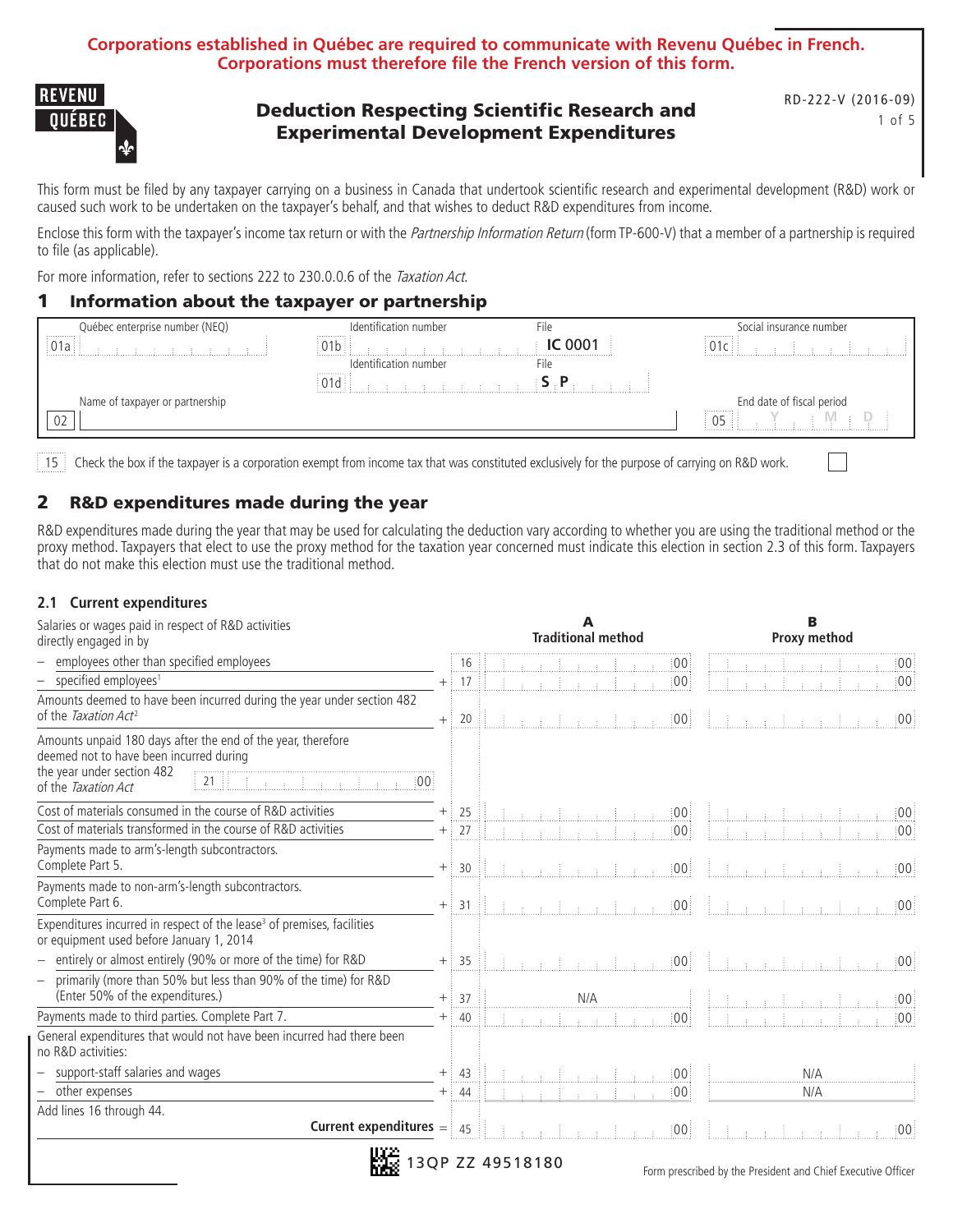2 of 5 **2.2 Capital expenditures**<sup>4</sup> 00 00 Amount from line 45 B **Proxy method** A **Traditional method** 46

RD-222-V (2016-09)

Depreciable property (other than a building or a leasehold interest in a building)

| used or consumed in a proportion of at least 90% for R&D before January 1, 2014: |  |  |  |  |  |                                                                                                                                                              |  |  |  |  |  |  |
|----------------------------------------------------------------------------------|--|--|--|--|--|--------------------------------------------------------------------------------------------------------------------------------------------------------------|--|--|--|--|--|--|
| - office equipment or furniture                                                  |  |  |  |  |  |                                                                                                                                                              |  |  |  |  |  |  |
| - property other than office equipment or furniture                              |  |  |  |  |  |                                                                                                                                                              |  |  |  |  |  |  |
| Add lines 47 and 48.                                                             |  |  |  |  |  |                                                                                                                                                              |  |  |  |  |  |  |
|                                                                                  |  |  |  |  |  |                                                                                                                                                              |  |  |  |  |  |  |
| Add lines 46 and 49. Carry the result to line 55.                                |  |  |  |  |  |                                                                                                                                                              |  |  |  |  |  |  |
| R&D expenditures made during the year                                            |  |  |  |  |  | $\frac{1}{2}$ 50 $\frac{1}{2}$ is a set of a set of a set $\frac{1}{2}$ (00 $\frac{1}{2}$ is a set of a set of a set $\frac{1}{2}$ is a set of $\frac{1}{2}$ |  |  |  |  |  |  |

#### **2.3 Election to use the proxy method**

Taxpayers may elect to use the proxy method. However, in most cases, the traditional method is more advantageous. Note that the method you elect to use is independent from the method elected under the federal *Income Tax Act* and applies to the taxation year concerned only.

I elect to use the **proxy method** to calculate my R&D expenditures or the R&D expenditures of the corporation or partnership, which has authorized me to make this election, and I understand that the election is **irrevocable** for the taxation year concerned.

| Name of the authorized representative or name of the individual                                                                                                                                  |        |                                              |  |  | Signature |  |             |                                          |       |                  |  |  | Date |                   |  |     |
|--------------------------------------------------------------------------------------------------------------------------------------------------------------------------------------------------|--------|----------------------------------------------|--|--|-----------|--|-------------|------------------------------------------|-------|------------------|--|--|------|-------------------|--|-----|
| 3<br>Deductible expenditures for the year                                                                                                                                                        |        |                                              |  |  |           |  |             |                                          |       |                  |  |  |      |                   |  |     |
| Amount from line 50 (column A or B according to the method elected)                                                                                                                              |        |                                              |  |  |           |  |             |                                          |       | 55               |  |  |      | a a france france |  |     |
| Assistance, benefit or advantage repaid (or deemed repaid) by the taxpayer in the year and related<br>to expenditures of a previous year                                                         |        |                                              |  |  |           |  |             |                                          | $+$ : | 58               |  |  |      |                   |  | 00. |
| R&D expenditures not deducted at the end of the previous taxation year<br>(amount E from the form completed for the previous taxation year)                                                      |        |                                              |  |  |           |  |             |                                          |       | $\frac{1}{2}$ 60 |  |  |      |                   |  | :00 |
| Other amounts to be added (for example, transfers on amalgamation or winding-up)                                                                                                                 |        |                                              |  |  |           |  |             |                                          |       | 65               |  |  |      |                   |  | :00 |
| Add lines 55 through 65.                                                                                                                                                                         |        |                                              |  |  |           |  |             |                                          |       | $=$ 68           |  |  |      | der britting      |  | 00  |
| Federal investment tax credit (ITC) claimed in the previous<br>taxation year                                                                                                                     |        | 70                                           |  |  |           |  | fan Fan Fan |                                          |       |                  |  |  |      |                   |  |     |
| Tax credits for R&D granted by Revenu Québec for the year                                                                                                                                        |        | $+$ 71 $\pm$ 1 $\pm$ 1 $\pm$ 1 $\pm$ 1 $\pm$ |  |  |           |  |             | 00 <sup>1</sup>                          |       |                  |  |  |      |                   |  |     |
| In the case of a trust or partnership, reduction for the<br>current fiscal period in respect of the federal ITC pertaining to a<br>qualified expenditure                                         | $^{+}$ | $\frac{1}{2}$ 73                             |  |  |           |  |             | :00                                      |       |                  |  |  |      |                   |  |     |
| Assistance, <sup>5</sup> benefit or advantage <sup>6</sup> related to the expenditures on line 55 $+$                                                                                            |        | 76                                           |  |  |           |  |             | :00                                      |       |                  |  |  |      |                   |  |     |
| Other reductions under section 225 of the Taxation Act                                                                                                                                           | $^{+}$ | 82                                           |  |  |           |  |             | :00                                      |       |                  |  |  |      |                   |  |     |
| Add lines 70 through 82.                                                                                                                                                                         | $=$    |                                              |  |  |           |  |             | $00\overline{)}$                         |       | 85               |  |  |      |                   |  | 00  |
| Subtract line 85 from line 68. If the amount on line 90 is positive, carry it to line 92 and complete Part 4.<br>Otherwise, include it in the calculation of the taxpayer's income for the year. |        |                                              |  |  |           |  |             | Deductible expenditures for the year $=$ |       | -90              |  |  |      |                   |  | :00 |

### 4 Expenditures not deducted at the end of the year

| Amount from line 90, if it is positive                                                                |  |  |  |  |  |  |                                        |
|-------------------------------------------------------------------------------------------------------|--|--|--|--|--|--|----------------------------------------|
| Amount of deductible expenditures that the taxpayer wishes to deduct in the year covered by this form |  |  |  |  |  |  | . The set of the set of $ 00\rangle$ , |
| Subtract line 95 from line 92.                                                                        |  |  |  |  |  |  |                                        |
| Expenditures not deducted at the end of the year $=$ $\frac{1}{96}$                                   |  |  |  |  |  |  |                                        |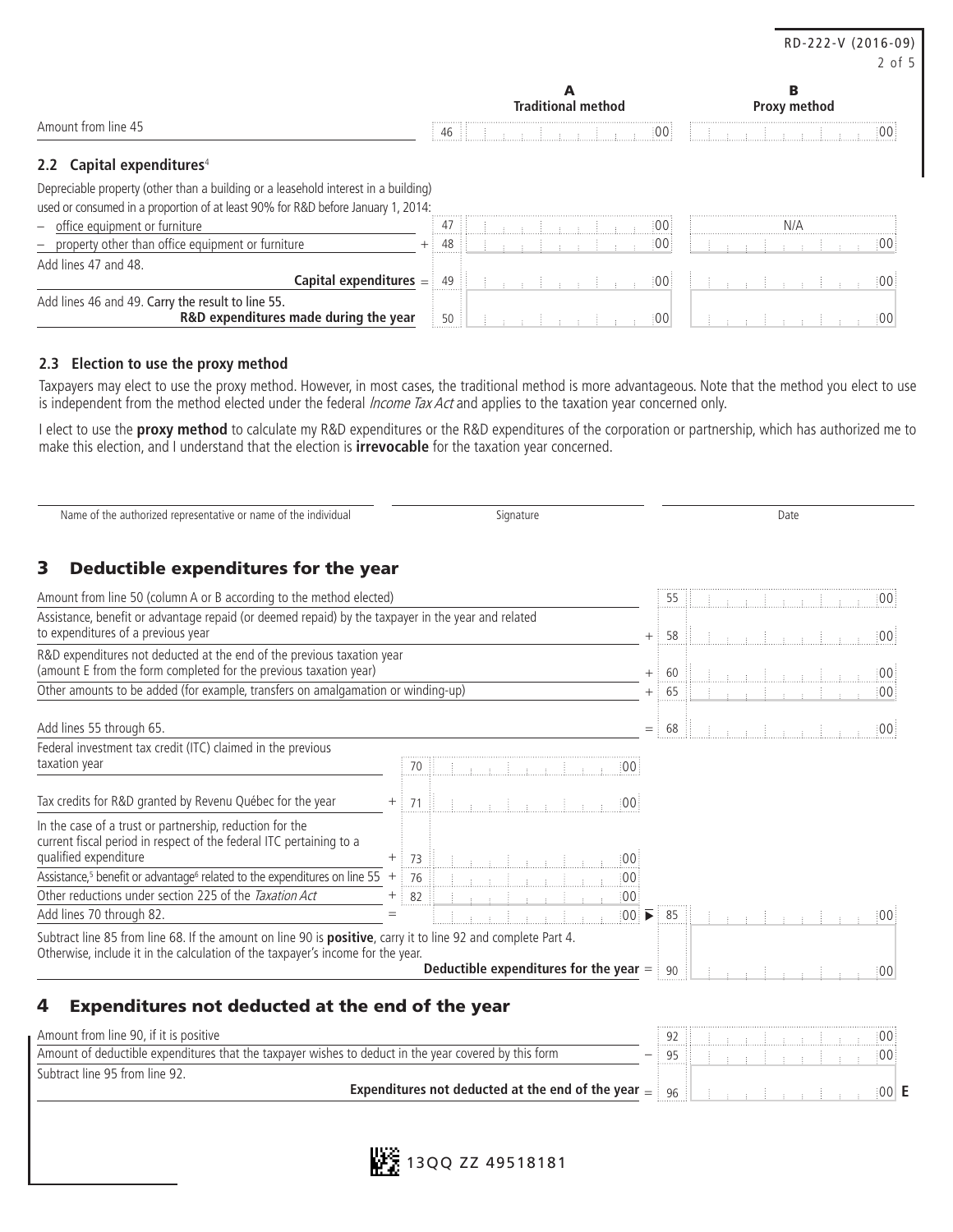# RD-222-V (2016-09)

#### **5 Payments made to arm's-length subcontractors Substitution 2** and 3 of 5 3 of 5

Provide the required information concerning all the subcontractors **dealing at arm's length** with the taxpayer that entered into a contract with the taxpayer to undertake R&D work on the taxpayer's behalf. If there is not enough space below, enclose another copy of this page of the form.

| 2.<br>97.1        | Name of subcontractor                                             | Social insurance number<br><br>98.1                  | Expenditures incurred<br>during the year                        |
|-------------------|-------------------------------------------------------------------|------------------------------------------------------|-----------------------------------------------------------------|
|                   | Address                                                           | Postal code                                          |                                                                 |
| ,<br>99.1         |                                                                   | .<br>100.1                                           |                                                                 |
|                   | Québec enterprise number (NEQ)                                    | Identification number                                |                                                                 |
| $\frac{1}{101.1}$ | $\overline{102.1}$                                                | control and a state of the                           | 103.1<br>$\frac{1}{2}00$<br>建立法 医细胞的 美国                         |
|                   | Name of subcontractor                                             | Social insurance number                              |                                                                 |
| 2.<br>97.2        |                                                                   | .<br>98.2                                            |                                                                 |
| ;                 | Address                                                           | Postal code<br>.                                     |                                                                 |
| 99.2              |                                                                   | 100.2                                                |                                                                 |
| ,,,,,,,,,,        | Québec enterprise number (NEQ)                                    | Identification number                                |                                                                 |
| 101.2             | 102.2                                                             |                                                      | $+103.2$<br>$ 00\rangle$<br>ほうしゅうしゅう はいしゅうしゅ<br>de la distritta |
|                   | Name of subcontractor                                             | Social insurance number<br>.                         |                                                                 |
| 97.3              |                                                                   | 98.3                                                 |                                                                 |
| ,,,,,,,,,,        | Address                                                           | Postal code<br>.                                     |                                                                 |
| 99.3              |                                                                   | 100.3                                                |                                                                 |
| ,,,,,,,,,,,       | Québec enterprise number (NEQ)                                    | Identification number                                |                                                                 |
| 101.3             | $\boxed{102.3}$                                                   | $\sim 100$                                           | $+103.3$<br>$\frac{1}{2}00$<br>and the state of the state       |
|                   | Add lines 103.1, 103.2 and 103.3.<br>Carry the result to line 30. | Payments made to arm's-length subcontractors = $104$ | :00                                                             |

#### 6 Payments made to non-arm's-length subcontractors

Provide the required information concerning all the subcontractors **not dealing at arm's length** with the taxpayer that entered into a contract with the taxpayer to undertake R&D work on the taxpayer's behalf. If there is not enough space below, enclose another copy of this page of the form.

| Name of subcontractor                                                                                                                                                                                                                                                 | Social insurance number                                  | Expenditures incurred                              |
|-----------------------------------------------------------------------------------------------------------------------------------------------------------------------------------------------------------------------------------------------------------------------|----------------------------------------------------------|----------------------------------------------------|
| [105.1]                                                                                                                                                                                                                                                               | 106.1                                                    | during the year                                    |
| Address<br>.                                                                                                                                                                                                                                                          | Postal code<br>.                                         |                                                    |
| 107.1                                                                                                                                                                                                                                                                 | 108.1                                                    |                                                    |
| Identification number<br>Québec enterprise number (NEQ)<br>.                                                                                                                                                                                                          |                                                          |                                                    |
| $\boxed{110.1}$<br> 109.1                                                                                                                                                                                                                                             |                                                          | 111.1 1 1 1 1 1 1 1 1 1 1 1 1 1<br>$\frac{1}{2}00$ |
| Name of subcontractor                                                                                                                                                                                                                                                 | Social insurance number                                  |                                                    |
| [105.2]                                                                                                                                                                                                                                                               | 106.2                                                    |                                                    |
| Address<br>ţ.                                                                                                                                                                                                                                                         | Postal code<br>.                                         |                                                    |
| [107.2]                                                                                                                                                                                                                                                               | 108.2                                                    |                                                    |
| Manufacture de la Communication de la Communication de la Communication de la Communication de la Communication de la Communication de la Communication de la Communication de la Communication de la Communication de la Comm<br>Québec enterprise number (NEQ)<br>. |                                                          |                                                    |
| 110.2<br> 109.2                                                                                                                                                                                                                                                       |                                                          | $+111.2$<br>:00                                    |
| Name of subcontractor<br> <br> <br>                                                                                                                                                                                                                                   | Social insurance number<br>,,,,,,,,,,,                   |                                                    |
| 105.3                                                                                                                                                                                                                                                                 | 106.3<br>at a familia<br>$\sim$ 10                       |                                                    |
| Address<br>;                                                                                                                                                                                                                                                          | Postal code<br>,,,,,,,,,,,                               |                                                    |
| 107.3                                                                                                                                                                                                                                                                 | 108.3                                                    |                                                    |
| Québec enterprise number (NEQ)<br>Identification number                                                                                                                                                                                                               |                                                          |                                                    |
| 109.3<br>$\frac{1}{10.3}$                                                                                                                                                                                                                                             |                                                          | 11.3<br>:00                                        |
| Add lines 111.1, 111.2 and 111.3.<br>Carry the result to line 31.                                                                                                                                                                                                     | Payments made to non-arm's-length subcontractors $=$ 112 | 00                                                 |
|                                                                                                                                                                                                                                                                       | 13QR ZZ 49518182                                         |                                                    |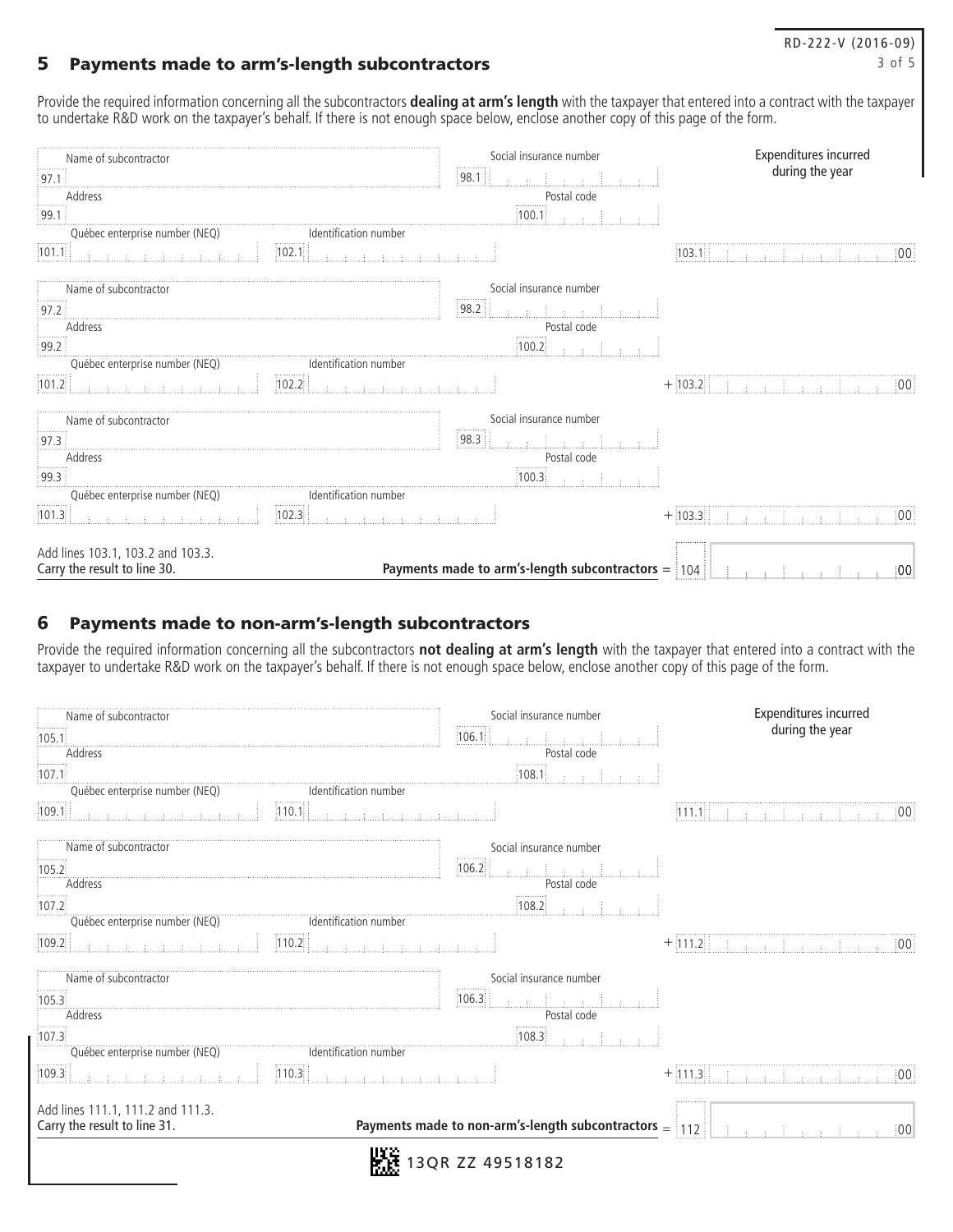# RD-222-V (2016-09)

# 7 Payments made to third parties 4 of 5

Provide the required information concerning the third parties to whom the taxpayer made one or more payments and enter the code from the list that corresponds to each third party.

| Code 01   University, college, research institute or other similar institution recognized by Revenu Québec          |
|---------------------------------------------------------------------------------------------------------------------|
| Code 02   Non-profit R&D corporation                                                                                |
| Code 03   Association recognized by Revenu Québec that undertakes R&D activities                                    |
| Code 04   Organization recognized by Revenu Québec that makes payments to another entity whose code is 01, 02 or 03 |
| Code 05   Other corporation resident in Canada                                                                      |

If there is not enough space below, enclose another copy of this page of the form.

| Code<br>[113.1]                                                     | Name<br> 114.1                                               | Identification number<br>115.1                                                                                                                                                                                                                                                                                                                                                                                                         | Expenditures incurred<br>during the year                                                                |
|---------------------------------------------------------------------|--------------------------------------------------------------|----------------------------------------------------------------------------------------------------------------------------------------------------------------------------------------------------------------------------------------------------------------------------------------------------------------------------------------------------------------------------------------------------------------------------------------|---------------------------------------------------------------------------------------------------------|
|                                                                     | Address<br> 116.1 <br>                                       | Postal code<br>$\begin{array}{ c c c }\n\hline\n117.1 & 1\n\end{array}$<br>in an E                                                                                                                                                                                                                                                                                                                                                     | $118.1$ $\frac{1}{2}$<br>$\pm 00$                                                                       |
| Code<br> 113.2                                                      | Name<br>$\cdots \cdots \cdots \cdots$<br> 114.2              | $\begin{tabular}{c c} \hline \multicolumn{2}{c}{\textbf{Identity}} \\ \hline \multicolumn{2}{c}{\textbf{Identification number}} \\ \hline \end{tabular}$<br><u> mannan ann an 1976. Tha an t-</u>                                                                                                                                                                                                                                      |                                                                                                         |
|                                                                     | Address<br> 116.2 116.2                                      | Postal code<br>[117.2]                                                                                                                                                                                                                                                                                                                                                                                                                 | $\frac{1}{2}$ + $\frac{1}{2}$ 118.2 $\frac{1}{2}$ + $\frac{1}{2}$ + $\frac{1}{2}$ + $\frac{1}{2}$<br>00 |
| Code<br>$\begin{array}{ c c }\n\hline\n113.3 & \hline\n\end{array}$ | Name<br>$\begin{array}{ c c c }\n\hline\n114.3\n\end{array}$ | $\frac{1}{2}$ Identification number<br>$\tau$ , and annual magnetic magnetic $\tau$                                                                                                                                                                                                                                                                                                                                                    |                                                                                                         |
|                                                                     | $Address$ $[116.3]$                                          |                                                                                                                                                                                                                                                                                                                                                                                                                                        | $\pm 00$                                                                                                |
| Code<br>113.4                                                       | Name<br>114.4                                                | $\begin{tabular}{c c} \hline \rule[1mm]{1mm}{6mm} \rule[1mm]{1mm}{6mm} \rule[1mm]{1mm}{6mm} \rule[1mm]{1mm}{6mm} \rule[1mm]{1mm}{6mm} \rule[1mm]{1mm}{6mm} \rule[1mm]{1mm}{6mm} \rule[1mm]{1mm}{6mm} \rule[1mm]{1mm}{6mm} \rule[1mm]{1mm}{6mm} \rule[1mm]{1mm}{6mm} \rule[1mm]{1mm}{6mm} \rule[1mm]{1mm}{6mm} \rule[1mm]{1mm}{6mm} \rule[1mm]{1mm}{6mm} \rule[1mm]{1mm}{6mm} \rule[1mm]{1mm}{6mm} \rule[$<br><u>s a característica</u> |                                                                                                         |
|                                                                     | Address<br>116.4                                             | Postal code<br>[117.4]                                                                                                                                                                                                                                                                                                                                                                                                                 | $\frac{1}{100}$ + 118.4<br>Albert B<br>:00:                                                             |
| Code<br>$\begin{array}{ c c }\n\hline\n\hline\n113.5\n\end{array}$  | Name<br>$\frac{1}{2}$ $\frac{1}{2}$<br>114.5<br>Address      | Identification number<br>$\begin{bmatrix} 115.5 \end{bmatrix}$<br><u>aman ama ku amaman a</u>                                                                                                                                                                                                                                                                                                                                          |                                                                                                         |
|                                                                     | $\begin{array}{c}\n116.5\n\end{array}$                       | Postal code<br> 117.5                                                                                                                                                                                                                                                                                                                                                                                                                  | $+ 118.5$<br>00                                                                                         |
| Carry the result to line 40.                                        | Add lines 118.1, 118.2, 118.3, 118.4 and 118.5.              | Payments made to third parties $=$ 119                                                                                                                                                                                                                                                                                                                                                                                                 | The Parties of the Contract<br>$\frac{1}{2}00$                                                          |